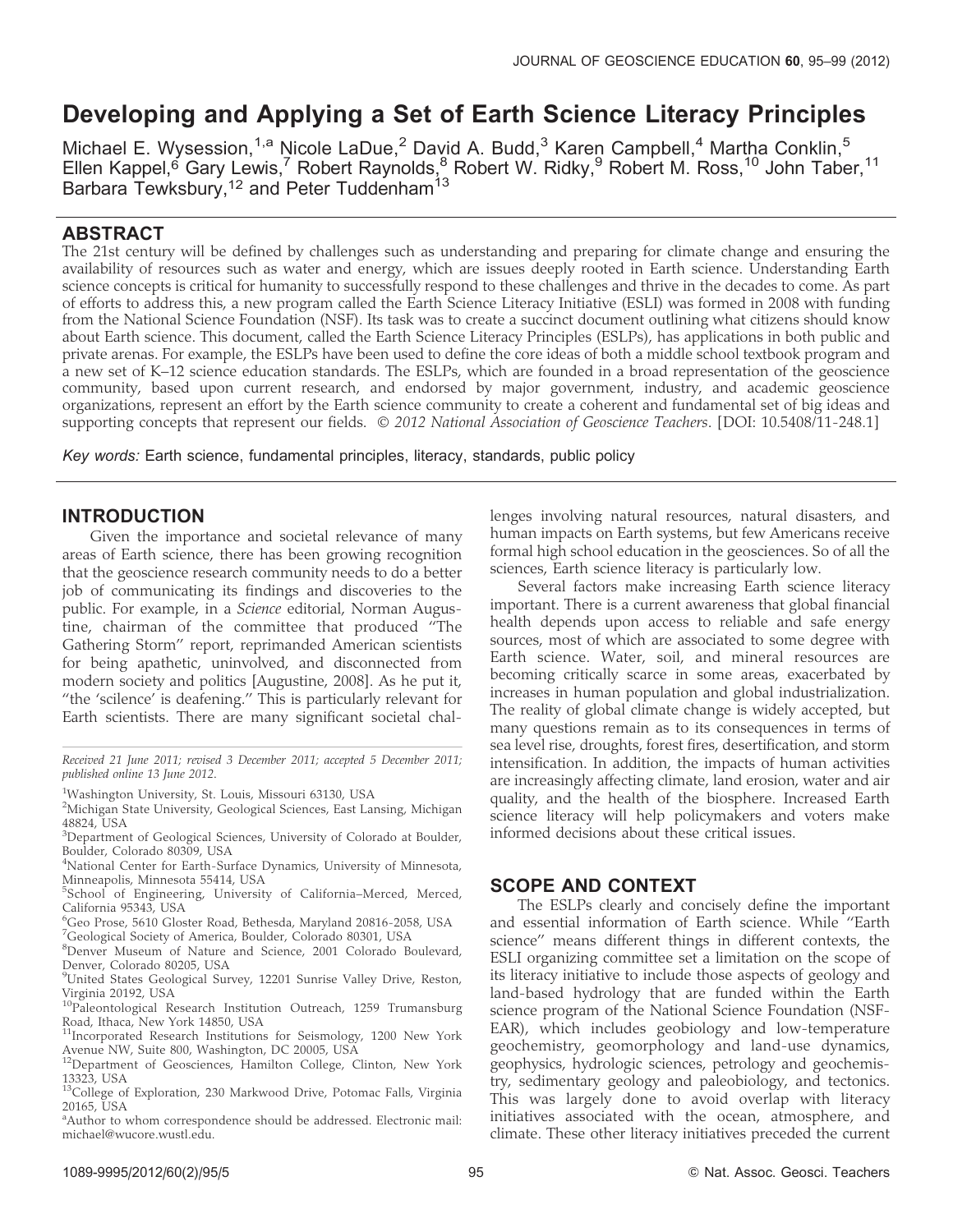effort and served as direct models for the current ESLI project:

- ''Ocean Literacy: The Essential Principles of Ocean Sciences, K-12" [Ocean Literacy Network, 2005]
- ''Atmospheric Science Literacy: Essential Principles and Fundamental Concepts of Atmospheric Science'' [Atmospheric Science Literacy Framework, 2007].
- ''Climate Literacy: The Essential Principles of Climate Sciences'' [U.S. Climate Change Science Program, 2009]

Although these separate literacy efforts focus on different content areas, they have similar goals and have been developing cooperatively and parallel to one another and ESLI. This cooperation is fostered by organizations such as the Coalition for Earth System Education, an affiliation of organizations that seek Earth science parity with other sciences and Earth science literacy enhancement. Discussions have begun to create a broader ''Earth system science'' literacy framework containing content from all areas of geoscience, which will further unify the geoscience community in conveying the fundamentals of our science with a single voice.

## ESLI PROCESS

ESLI began the development of the ESLPs during early 2008. For this document to represent the current understandings of Earth science, the various Earth science communities included in the scope of the project had to have multiple opportunities to participate in its construction and review. This process included an online workshop, an in-person workshop, and an extended period of peer review.

ESLI began with a core of a dozen organizing committee members, at the invitation of NSF program officers, who represented an array of Earth science disciplines, as well a wide scope of professional activities that included research, formal K–12 and university education, informal education, government, and professional societies. The organizing committee solicited participation from Earth scientists via email and Web site postings associated with the major professional societies, government labs, and universities, spanning the NSF-EAR research fields. About 350 Earth scientists and educators volunteered to collaborate on the project, and in May 2008, the organizing committee ran a 2 week online workshop for these people. The workshop was hosted, in cyberspace, by the College of Exploration.

The online workshop was successful in gathering information from a large number of Earth scientists and educators in an efficient and affordable (and with minimal carbon impact) manner. By the end of the 2-week workshop, the participants had converged upon a set of Earth science "big ideas," as well as a great deal of supporting documentation.

A synthesis of the online workshop content provided the foundation for an in-person 3-day writing workshop involving a group of 36 people that largely consisted of the organizing committee and invited participants from the online workshop. This workshop produced a draft framework of the big ideas and supporting concepts that was edited by the organizing committee and presented to the public at the Geological Society of America meeting in

October 2008. This was followed by a subsequent period of open online review and revision by independent reviewers. The revised document was then presented at the fall meeting of the American Geophysical Union in December 2008, followed by another period of open online independent review and revision. A near-final draft was assembled during February–May 2009, with layout and graphics text reviewed by the company Geo Prose. This draft went to government and professional organizations for review and endorsement. In total, more than 700 people were involved in the formation of the ESLPs, with all comments documented in an online archive. The big ideas and supporting concepts were aligned with National Science Education Standards (NSES) [National Research Council, 1996; ESLI, 2009]. More details about the construction of the document, as well as plain-text and graphic versions of the document, can be found on the ESLI Web site.

The ESLPs went through extensive formative assessment, both internally and externally. In addition to open online review, they were circulated among several organizations for evaluation before publication. An important component of the validity of the ESLPs is their endorsement by major governmental, industrial, and academic geoscience organizations, such as the American Association of Petroleum Geologists, American Geosciences Institute (AGI), American Geophysical Union, Geological Society of America, National Association of Geoscience Teachers, National Earth Science Teachers Association, Smithsonian Institution, and U.S. Geological Survey. To increase its audience, the ESLPs have been translated into Spanish and are in the process of being translated into French.

## THE BIG IDEAS OF EARTH SCIENCE

It was a challenging task to reduce the understandings of a vast field of study to a small number of short sentences. Nine big ideas resulted from the iterative, community-based efforts of the workshops and online reviews. When the online workshop began, participating geoscientists quickly identified a small number of major content-based themes as being fundamental to our science (big ideas 2–6; Table I). As conversations developed and focused on the purpose of the document, the participants felt it was important to put the process of science as the first big idea, because basic science literacy is often an obstacle for people attempting to understand the content of science. The writers and reviewers recognized the need to make the ESLPs relevant to the lives of the people who would be reading it, so three big ideas (7– 9) focused on humans and their interactions with Earth.

While these big ideas were determined independently from other literacy efforts, they bear similarities to other endeavors. For example, the influential ''Basic Research Opportunities in Earth Sciences'' report [National Research Council, 2001] listed five main societal challenges for Earth science: (1) discovery, use, and conservation of natural resources; (2) characterization and mitigation of natural hazards; (3) stewardship of the environment; (4) geotechnical support for commercial and infrastructure development; and (5) terrestrial surveillance for global security and national defense. These and other key ideas are fully represented among the ESLPs we have constructed here.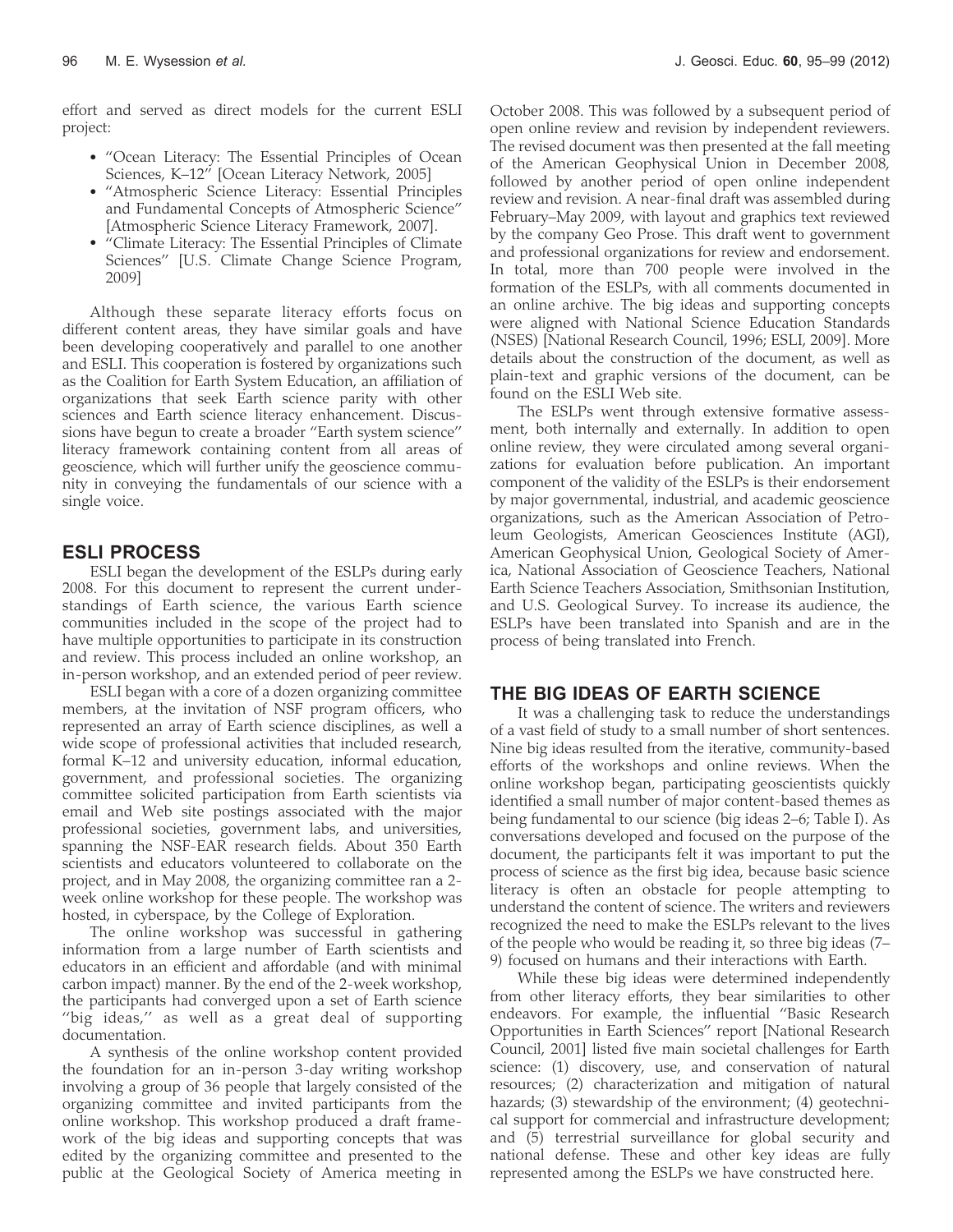#### DISSEMINATION AND APPLICATIONS OF THE ESLPS

The completion of the ESLPs also marks the beginning of another, and in many ways more significant, project: the dissemination of the ESLPs for use across a range of important areas. Just as with scientific research, it is not enough to simply publish a literacy document; the message needs to be carried to the public. ESLI is taking several steps to ensure these big ideas enter the numerous arenas for which they were intended, but the entire Earth science community needs to increase its outreach activities. To help facilitate this, the ESLPs are available through several channels: a Web site, brochure, and videos. The Web site (www.earthscienceliteracy.org) contains the ESLPs in document and portable document formats in both English and Spanish. It also contains information about the ESLI process. The ESLPs were published in the form of a color brochure and converted by the AGI a set of animated video segments available on the ESLI Web site. With the help of professional organizations, universities, and industry, the ideas of the ESLPs, in their different formats, are reaching schools, boardrooms, legislative halls, museums, textbooks, and a large number of citizens.

A major route for dissemination of the ESLPs has been in the area of formal education. More than 16,000 copies of the brochure for the ESLPs were sent to K–12 Earth science teachers as part of packets distributed to schools by the AGI during Earth Science Week, October 11–17, 2009. Individual K–12 and university science teachers and supervisors have continued to request bulk copies of the brochure for the ESLPs for distribution to their students, and this availability continues (contact: michael@seismo.wustl.edu). The digital video versions of the ESLPs provide a means of disseminating the big ideas in a format that is easily used in classroom settings, allowing a group of students to share in viewing and discussing the concepts. More than 15,000 DVDs of the AGI video documentary of the ESLPs were sent out as part of Earth Science Week packets in October 2011.

Direct dissemination has also been important for informal education institutions such as science centers and state and national parks, which have distributed thousands of copies of the brochure for the ESLPs. Projects related to Earth science curriculum development funded under the NSF Education and Human Resources program will need to align their content with the ESLI framework. A recent project funded through the NSF Science, Technology, Engineering, and Math Talent Expansion Program initiative called InTeGrate (or Interdisciplinary Teaching of Geoscience for a Sustainable Future) uses the ESLPs to guide curriculum development. A request for proposals by the Corporation for Public Broadcasting to create video products relating to climate change is requiring alignment to the ESLPs for all proposals. Many congressional staff members working with representatives in the U.S. House and Senate have also been briefed on the ESLPs. This was particularly relevant for Congress members on committees related to or involved with the funding of science.

Science literacy frameworks are important for guiding the content development of new science textbooks. In the past, textbooks were vital for providing access to basic information such as facts and details, because this information was not easily accessible elsewhere. With the digital information explosion, which allows real-time access to vast

amounts of factual information via the Internet, textbooks are now needed to provide a different role. They can present to students the essential information that is a small subset of the total information available but that represents what is most important for the students to learn. However, textbook writers and editors face the same challenge that teachers face: how to select the most relevant and important scientific information [e.g., Wysession et al., 2004]. As an example, the ESLPs were used to guide the formation of a new K–8 national science program by Pearson Prentice Hall [Padilla et al., 2010, 2011]. The big ideas in the ESLPs inspired a parallel set of big ideas in Earth science that guided the generation of the structuring of the content for the program.

To facilitate the use of the ESLPs in formal education materials, each supporting concept was aligned to NSES [ESLI, 2009]. Current research, as highlighted in ''Taking Science to School'' [National Research Council, 2007] and "Ready, Set, Science" [National Research Council, 2008], has found that scientific reasoning is best taught through a connection between scientific practices and scientific content. In addition, educational reforms are increasingly using big ideas and theme-based curricula to provide a deeper understanding of science. Curriculum development tools such as ''Earth Science By Design'' [TERC and AGI, 2012], modeled after the Understanding by Design technique [Wiggins and McTighe, 2005], employ a backward design that starts with big ideas as a basis for K–12 curricular choices. The ESLPs can provide the basis for this kind of curricular development.

However, the greatest impact of the ESLPs has probably been in guiding the Earth science content of a new set of NSES. In 2011, the National Academy of Sciences released ''A Framework for K–12 Science Education: Practices, Crosscutting Concepts, and Core Ideas'' [National Research Council, 2011], which incorporated current research in both science and science education. This framework laid the groundwork for the construction of a set of science standards that weaves together science concepts, crosscutting science ideas, and scientific practices. The ESLPs provided the foundation for the Earth science content through the work of an independent Earth and Space Science Design Team. The work in writing the ''Next Generation Science Standards'' by the organization Achieve began in 2011 with the release of the National Research Council framework. The ESLPs continue to guide the writing of the standards, which are planned for release in 2012.

It is important to assess the impact of introducing the ESLPs into both formal and informal educational settings. These assessments should involve social scientists, as well as informal and formal evaluation experts. A broad assessment of the public understanding of the ESLPs may be conducted by large social science research projects, such as the recently released report ''Global Warming's Six Americas'' [Maibach et al., 2009], which captured the current attitudes about global warming through a survey. One important direction would be to see how the ESLPs address and correct misconceptions that students have about Earth and its systems. In the formal K–12 system, a captive audience can be assessed using standardized tests, even though these assessments often fall short in assessing robust scientific conceptual frameworks. In informal education, we can call upon resources such as the recent ''Learning Science in Informal Environments'' report [National Research Council,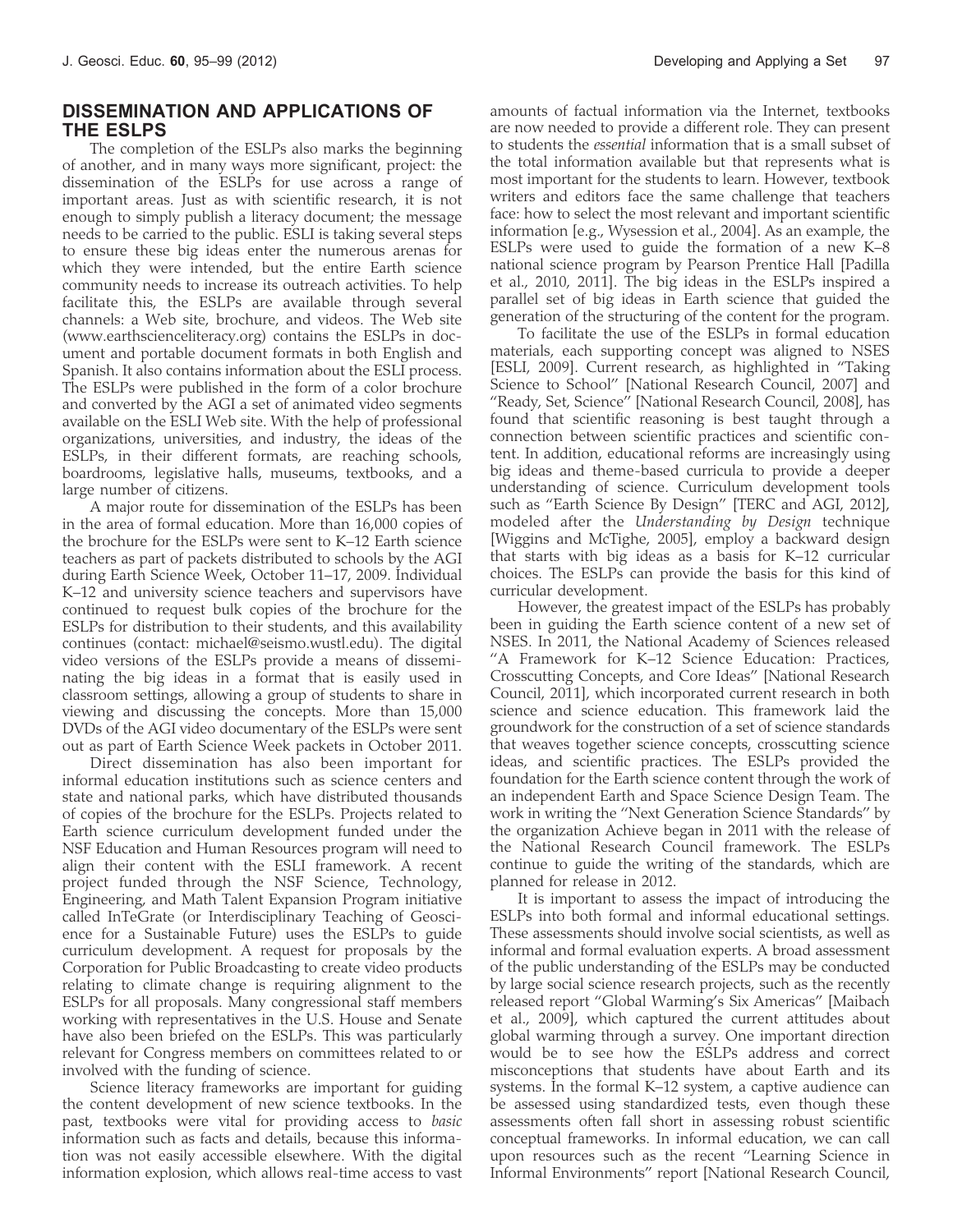#### TABLE I: The nine big ideas of the ESLPs.

| No.          | Big Idea                                                                                                    | Description                                                                                                                                                                                                                                                                                                                                                                                                                                                                                                             |
|--------------|-------------------------------------------------------------------------------------------------------------|-------------------------------------------------------------------------------------------------------------------------------------------------------------------------------------------------------------------------------------------------------------------------------------------------------------------------------------------------------------------------------------------------------------------------------------------------------------------------------------------------------------------------|
| $\mathbf{1}$ | Earth scientists use repeatable observations<br>and testable ideas to understand and<br>explain our planet. | Science is an ongoing process of discovery, and Earth science is part of this<br>process. Science draws upon the innate sense of curiosity that all humans<br>share. Earth scientists formally pursue the process of discovery by making<br>observations, testing hypotheses, and refining models of Earth. The power of<br>the scientific process is evident from our continual march toward better<br>explanations of how the laws of the universe shape our planet.                                                  |
| 2            | Earth is 4.6 billion years old.                                                                             | The big debate over Earth's age, such an exciting geologic topic of past<br>centuries, is over. We are now working on the third or fourth significant digit.<br>Earth has a long history, and geologists have already figured a great deal of it<br>out. Primarily through radioactivity, but also through many other creative<br>means of dating the ages of rocks and ice, geologists have pieced together a<br>fascinating history for the rocks, ocean, atmosphere, and living organisms of<br>this planet.         |
| 3            | Earth is a complex system of interacting rock,<br>water, air, and life.                                     | All parts and processes of Earth are interconnected. Changes in one part of<br>Earth's systems cause changes in other systems, often in unpredictable and<br>irreversible ways. Energy constantly flows and mass cycles within and<br>between these Earth systems.                                                                                                                                                                                                                                                      |
| 4            | Earth is continuously changing.                                                                             | Our whole planet is in motion, at all levels. Some change occurs slowly, such<br>as building mountains and moving continents. Some change occurs suddenly,<br>through catastrophic volcanic eruptions and devastating earthquakes. In<br>keeping with the document's focus, the supporting concepts of this big idea<br>highlight change in the geosphere and continental hydrosphere.                                                                                                                                  |
| 5            | Earth is the water planet.                                                                                  | The presence of water in all three phases (solid, liquid, and vapor) uniquely<br>controls much of the way Earth works. Water is not only the foundation of<br>life but also controls much of the geochemistry and the physical behavior of<br>Earth materials. The cycling of water through Earth's different systems is<br>largely responsible for the appearance of Earth's surface.                                                                                                                                  |
| 6            | Life evolves on a dynamic Earth and<br>continuously modifies Earth.                                         | The biosphere plays a vital role in shaping Earth's outer layers. In return, the<br>course of biologic evolution has been shaped by the natural selection of<br>organisms in changing environments. Organisms, especially unicellular, have<br>become adapted to virtually every nook and cranny of Earth. The chemistry of<br>the atmosphere, ocean, and surface geosphere is dominated by biologic<br>activity. Millions of years of biologic activity are behind the vast buried energy<br>stored in "fossil" fuels. |
| 7            | Humans depend upon Earth for resources.                                                                     | Earth is our home; we depend upon it for our subsistence. The availability of<br>natural resources has determined where cities and civilizations have arisen.<br>The supplies of many resources—water, soil, minerals and metals, and fossil<br>fuels—are unevenly distributed and globally limited and have long been a<br>source of political and social turmoil.                                                                                                                                                     |
| 8            | Natural hazards pose risks to humans.                                                                       | Many natural Earth science-related processes are extremely destructive to life<br>and property, and the natural history of severe geologic events has shaped the<br>course of human history. Though we cannot stop these hazards, we can<br>attempt to determine when and where they might occur, reduce activities that<br>exacerbate their impacts, and take actions to reduce the likelihood of some<br>hazard types.                                                                                                |
| 9            | Humans significantly alter Earth.                                                                           | Human activities now cause environmental changes in many areas at a rate<br>faster than that of any other geologic process, significantly altering the<br>atmosphere, ocean, biosphere, climate, and land surface. Increases in both<br>human populations and levels of industrialization are causing a rapid rise in<br>the magnitude of human impacts on Earth.                                                                                                                                                       |

2009] to identify methods of assessing gains in Earth science literacy. Here, focus groups, questionnaires, audio and visual recordings, and interviews, specifically involving the ''thinkalouds'' technique, are appropriate approaches for assessing scientific literacy gains following incorporation of the ESLPs. While these assessment mechanisms are important, no funding is available to carry them out, and we know of no such assessments under way.

The exercise of creating a single document of Earth science knowledge that is endorsed by multiple representatives of the geoscience research, government, and professional communities is both rewarding and reassuring to Earth scientists. The body of Earth science content is like an ever-expanding sphere of understanding. Earth science research community members spend most of their time at the outer edge of this sphere, constantly trying to grow the sphere by changing the unknown into the known. This is an